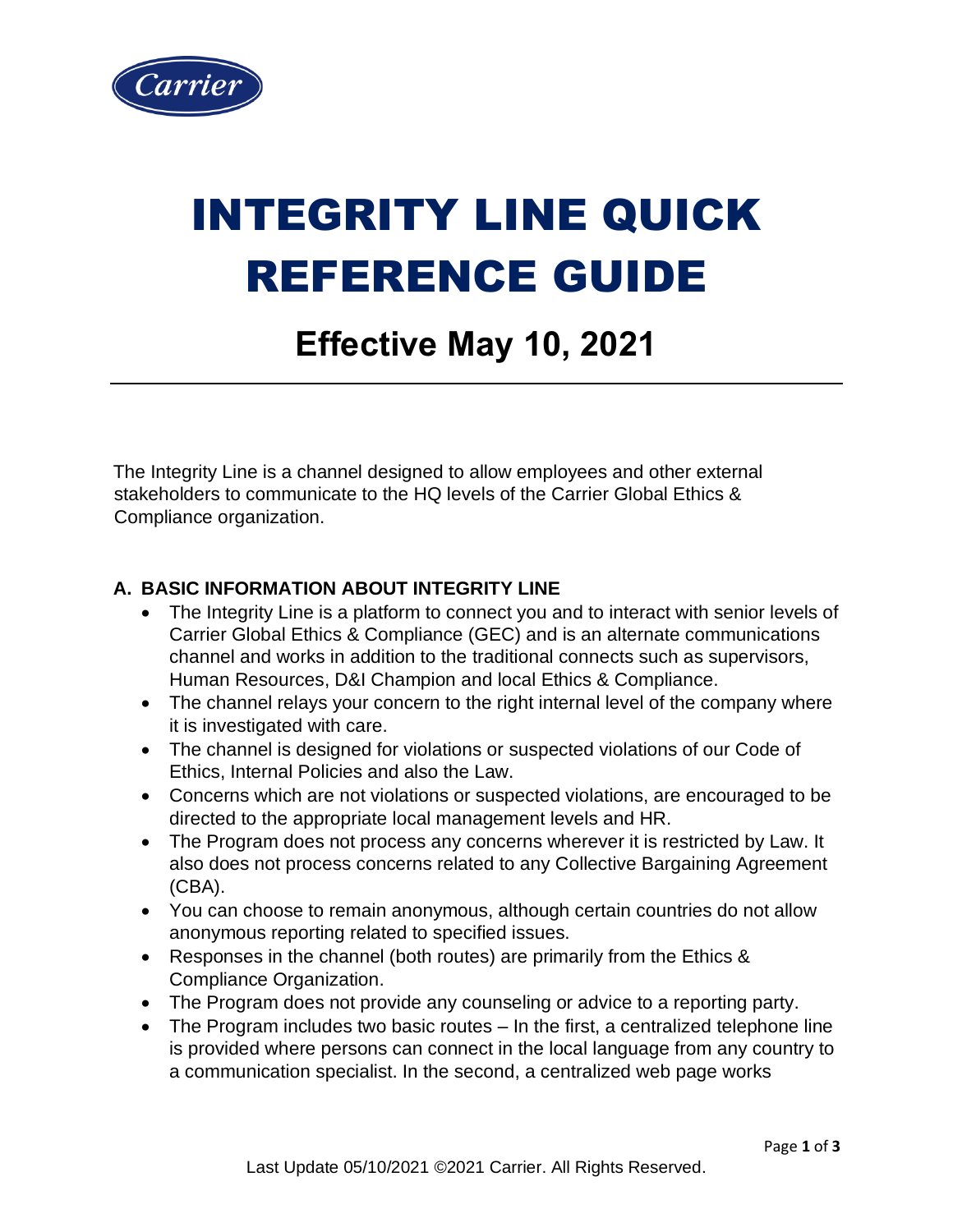

through written inquiries and written replies posted entirely on the same web page.

#### **B. HOW DOES THE PROGRAM WORK?**

- The information either through the telephone or the webpage is accessed by senior GEC leaders and evaluated for the right investigative steps. In case the matter concerns a violation or a potential violation of the Code of Ethics, Carrier Internal Policies or the Law, an investigation into the matter will be led by GEC.
- In case the above information does not relate to a violation or potential violation of the Code of Ethics, Carrier Internal Policies or the Law, the concern may be relayed to a suitable human resources or other professional or returned to the reporter.
- Both the telephone line and the webpage allow anonymous reporting. A reporter is provided a reference and a password to re-access the respective site content either for an update by the company or to provide new information related to the earlier reported matter.
- In some countries anonymous reporting is not allowed for all issues. For example: Under French law anonymous reporting is only allowed for (a) accounting, financial, banking and auditing matters; (b) bribery and corruption matters; (c) anti-competitive matters; (d) harassment and discrimination; (e) health, hygiene and security in the workplace; (f) protection of the environment; and  $(q)$  internal processes and controls related to  $(a)$ ,  $(b)$ ,  $(c)$ ,  $(d)$ ,  $(e)$  and  $(f)$ above. Any other anonymous reporting is not permitted by law.
- Although reasonable attempts are made not to disclose the identity of a reporter within Carrier, there may be specific situations where the identity (if made at the time of reporting) may be shared internally.
- Per the Carrier Code of Ethics, no retaliation against any reported is permitted for any issue raised in good faith.
- When an update is available from the company, it will be logged and the update can be assessed by the reporter using the reference and password.

### **C. FREQUENTLY ASKED QUESTIONS**

**Q.** How do I contact Integrity Line through the telephone?

**A.** You can contact the toll-free number in the USA at 855-409-9923. When calling from outside the U.S.A., toll free, first use the appropriate AT&T Direct® Access Code located in [https://www.business.att.com/collateral/access.html.](https://www.business.att.com/collateral/access.html)

If you are dialing from the following countries, follow the dial instructions: